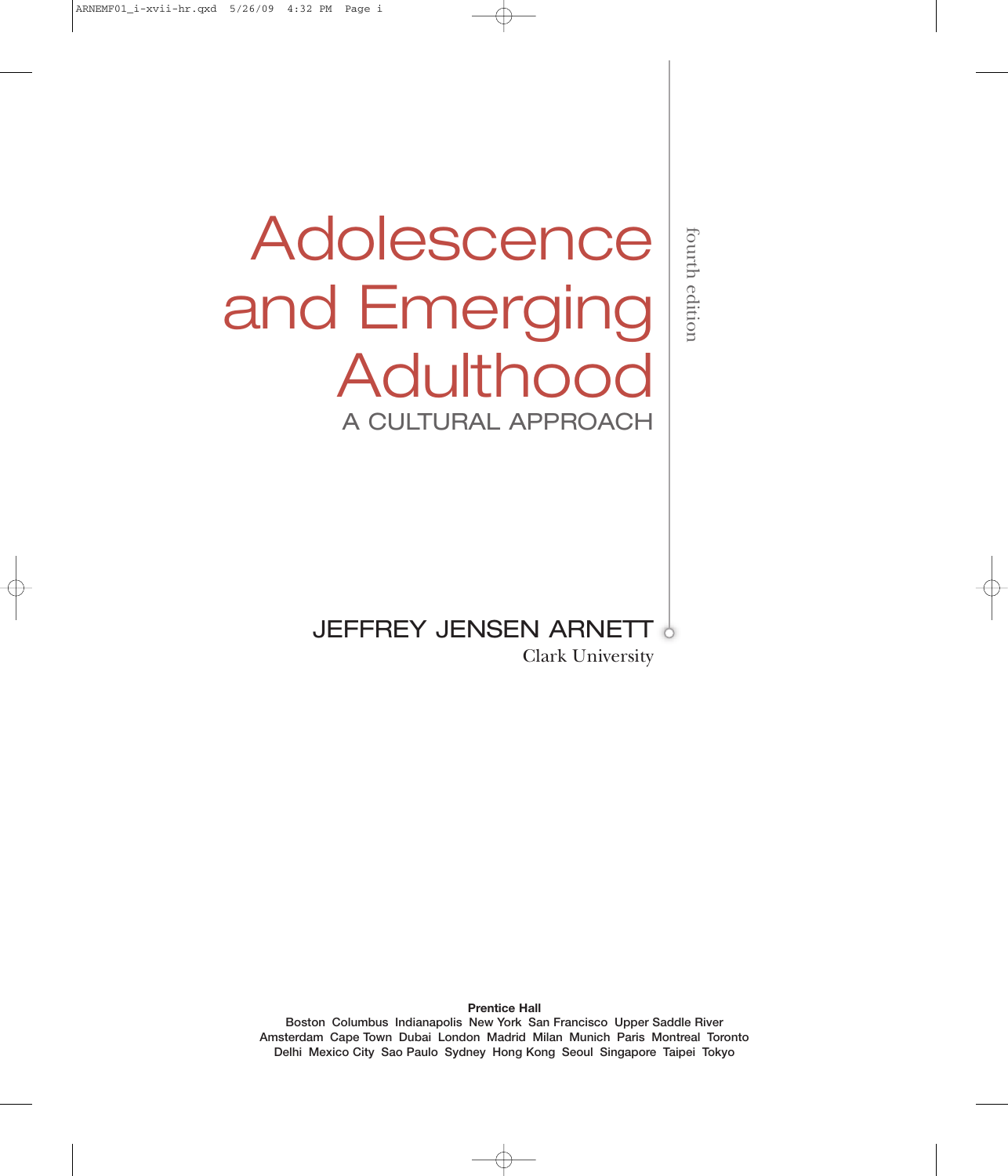**VP/Editorial Director:** Leah Jewell **Executive Editor:** Jeff Marshall **Associate Editor:** LeeAnn Doherty **Editorial Assistant:** Amy Trudell **Director of Marketing:** Brandy Dawson **Marketing Manager:** Nicole Kunzmann **Marketing Assistant:** Jen Lang **Managing Editor:** Maureen Richardson **Project Manager:** Annemarie Franklin **Operations Specialist:** Sherry Lewis **Senior Art Director:** Leslie Osher **Art Director:** Suzanne Duda

**Text and Cover Designer:** Kathy Mrozek **Manager, Visual Research:** Beth Brenzel **Photo Researcher:** Rachel Lucas **Manager, Rights and Permissions:** Zina Arabia **Image Permission Coordinator:** Jan Marc Quisumbing **Manager, Cover Visual Research & Permissions:** Karen Sanatar **Cover Art:** www.jupiterimages.com/www.istockphoto.com **Full-Service Project Management:** Assunta Petrone **Composition:** Preparé Inc. **Printer/Binder:** Courier/Kendallville **Cover Design:** Lehigh-Phoenix Color/Hagerstown

This book was set in 10/12 New Baskerville.

Credits and acknowledgments borrowed from other sources and reproduced, with permission, in this textbook appear on page 458.

Copyright © 2010, 2007, 2004, 2001 Pearson Education, Inc., publishing as Prentice Hall, Upper Saddle River, NJ 07458. All rights reserved. Manufactured in the United States of America. This publication is protected by Copyright, and permission should be obtained from the publisher prior to any prohibited reproduction, storage in a retrieval system, or transmission in any form or by any means, electronic, mechanical, photocopying, recording, or likewise. To obtain permission(s) to use material from this work, please submit a written request to Pearson Education, Inc., Permissions Department, 1 Lake Street, Upper Saddle River, NJ 07458.

Many of the designations by manufacturers and seller to distinguish their products are claimed as trademarks. Where those designations appear in this book, and the publisher was aware of a trademark claim, the designations have been printed in initial caps or all caps.

#### **Library of Congress Cataloging-in-Publication Data**

Arnett, Jeffrey Jensen. Adolescence and emerging adulthood/Jeffrey Jensen Arnett.—4th ed. p. cm. Includes bibliographical references and index. ISBN-10: 0-13-814458-3 ISBN-13: 978-0-13-814458-6 1. Adolescence—Cross-cultural studies. 2. Teenagers—Cross-cultural studies. 3. Young adults—Cross-cultural studies. I. Title. HQ796.A7255 2010 305.2355—dc22 2009007233

10 9 8 7 6 5 4 3 2 1

**Prentice Hall** is an imprint of



www.pearsonhighered.com

Student edition: ISBN 10: 0-13-814458-3 ISBN 13: 978-0-13-814458-6

Exam Copy: ISBN 10: 0-20- 566525-X ISBN 13: 978-020-566525-9

Ala Carté edition: ISBN 10: 0-205-75966-1 ISBN 13: 978-0-205-75966-8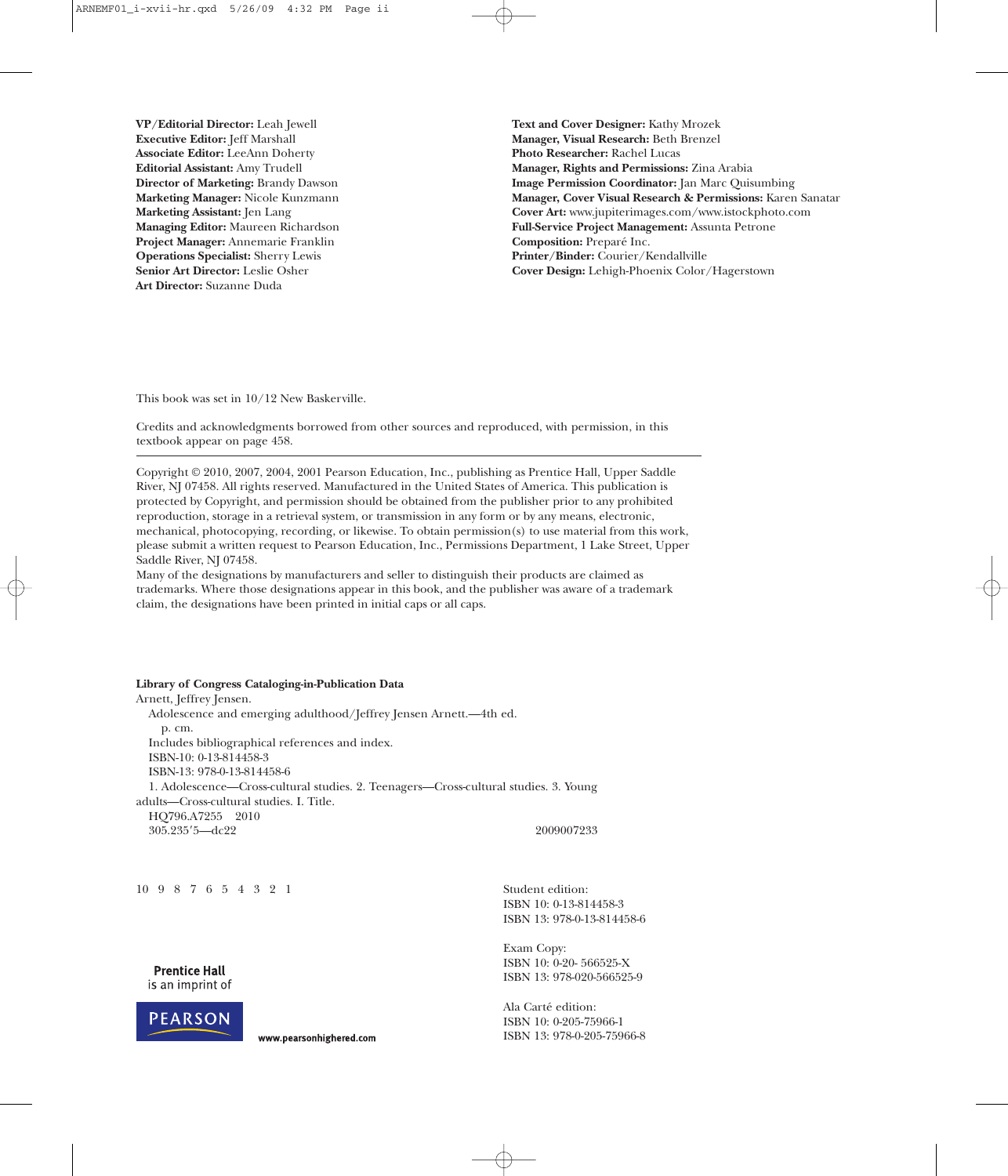*To Robin, Kelly, Nathan, Raina, Paris, and Miles so much to look forward to!*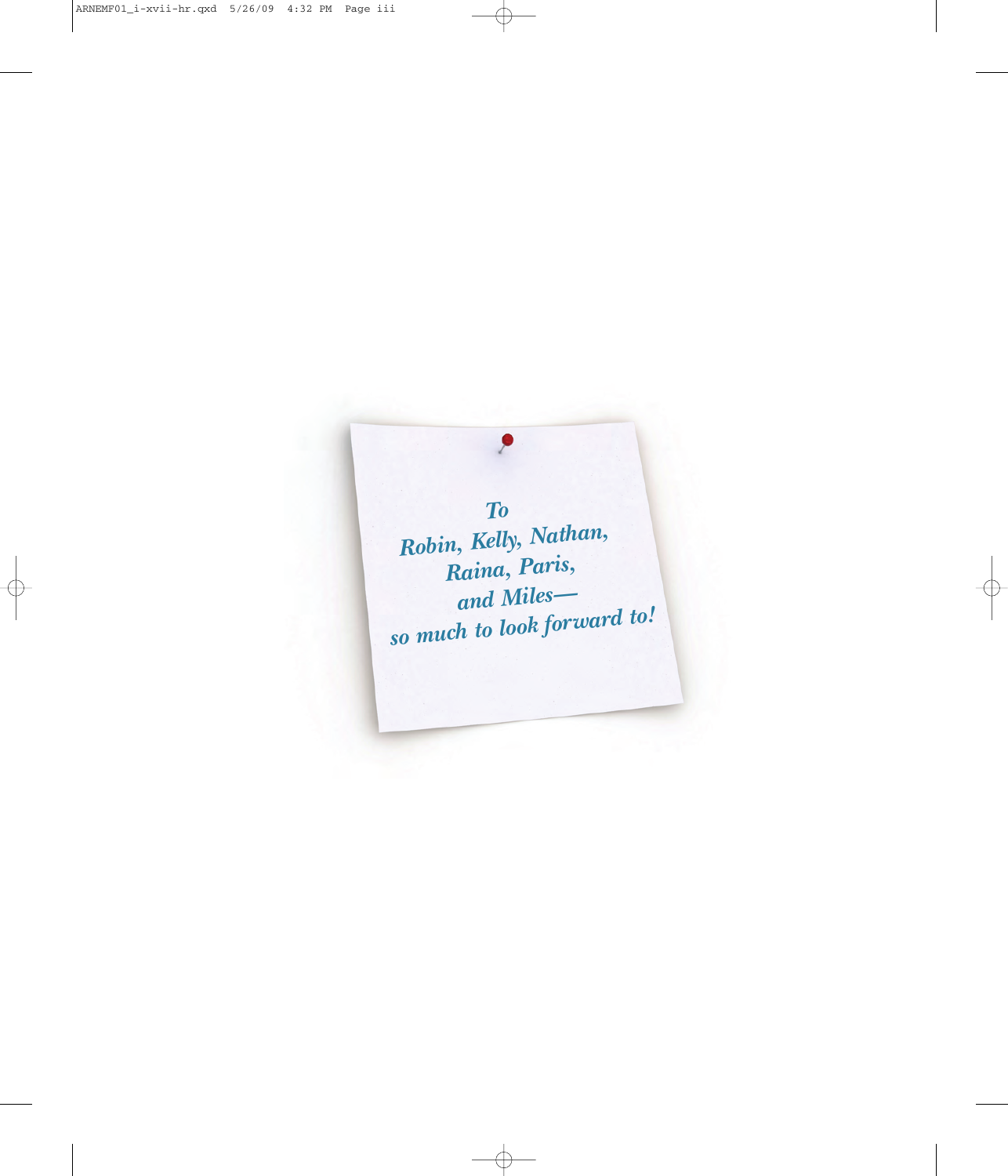ARNEMF01\_i-xvii-hr.qxd 5/26/09 4:32 PM Page iv

 $\overline{\mathrm{\bigtriangledown}}$ 

 $\bigoplus$ 

 $\overline{\bigoplus}$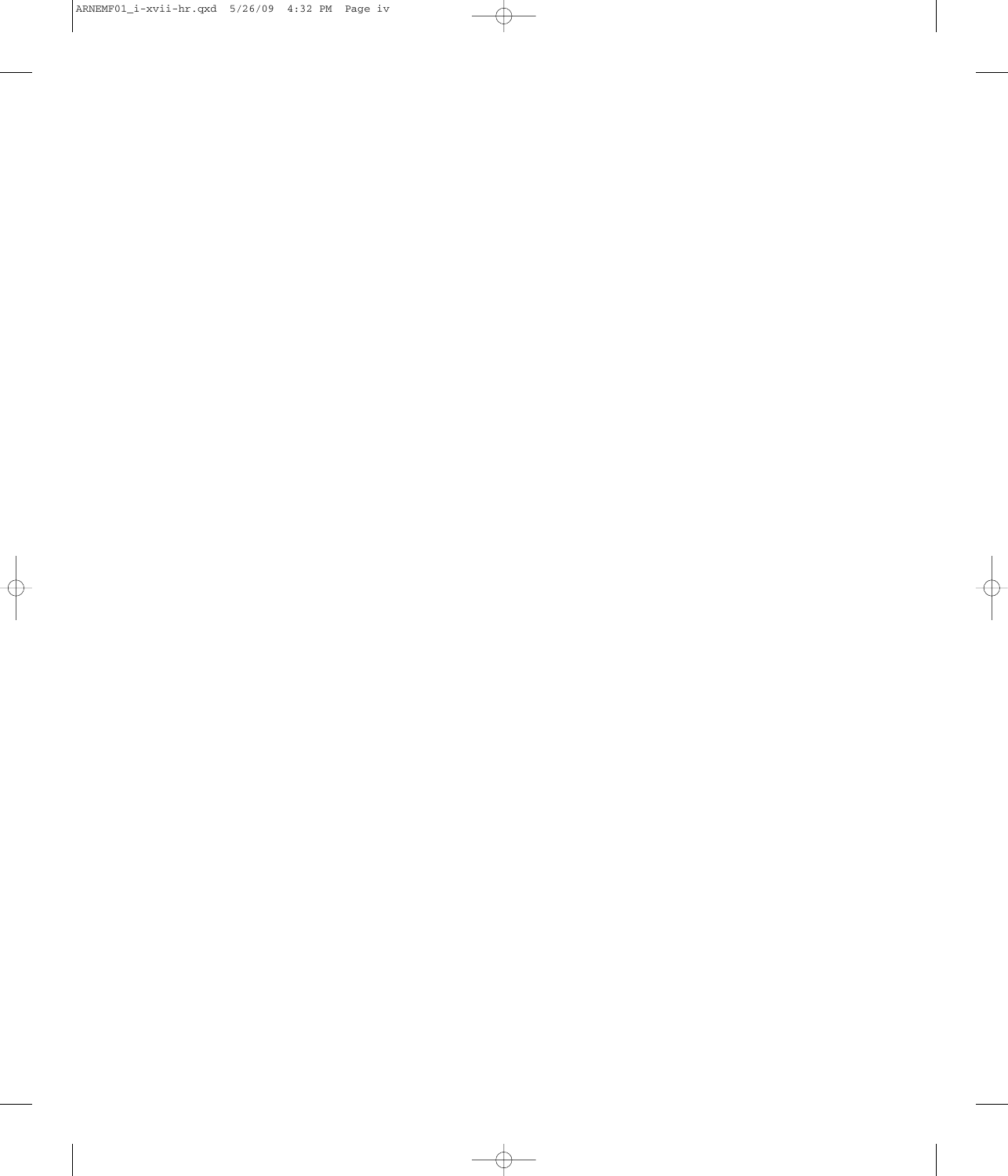# Brief Contents

- Introduction 1
- Biological Foundations 30
- Cognitive Foundations 58
- Cultural Beliefs 92
- Gender 120
- The Self 146
- Family Relationships 174
- Friends and Peers 210
- Love and Sexuality 240
- School 276
- Work 308
- Media 336
- Problems and Resilience 362

v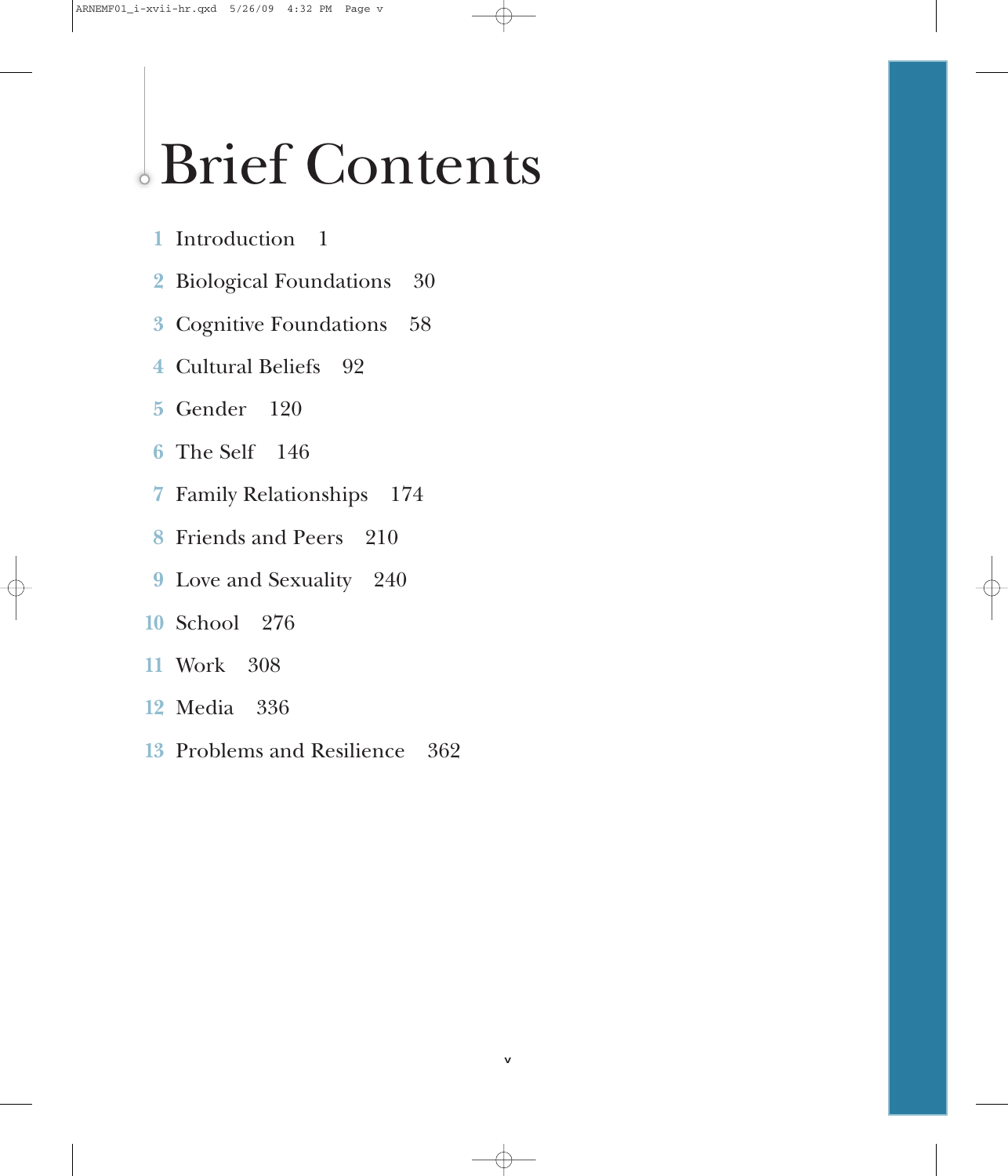# Contents

**Special Focus Boxes x Preface xi About the Author xvii**

## **Introduction** 1

#### **Adolescence in Western Cultures: A Brief History 2**

Adolescence in Ancient Times 2 Adolescence From Early Christian Times Through the Middle Ages 3 Adolescence From 1500 to 1890 3 The Age of Adolescence, 1890–1920 4

#### **Adolescence and Emerging Adulthood 7**

#### **The Transition to Adulthood 11**

The Transition to Adulthood: Cross-Cultural Themes 12 The Transition to Adulthood: Cultural Variations 13

#### **The Scientific Study of Adolescence and Emerging Adulthood 13**

Methods Used in Research 16 Analysis and Interpretation 19 Theories and Research 20 Bronfenbrenner's Ecological Theory 20

#### **Adolescence Around the World: A Brief Regional Overview 22**

Sub-Saharan Africa 22 North Africa and the Middle East 22 Asia 23 India 23 Latin America 24 The West 24 Implications of Cultural Context 25

#### **Other Themes of the Book 25**

Historical Contrasts 25 Interdisciplinary Approach 25 Gender Issues 26 Globalization 26

#### **Framework of the Book 27**

## Biological Foundations 30 2

#### **The Biological Revolution of Puberty 32**

The Endocrine System 32 Physical Growth During Puberty 34 Primary Sex Characteristics 39 Secondary Sex Characteristics 40 The Order of Pubertal Events 42

#### **Cultural, Social, and Psychological Responses to Puberty 43**

Culture and the Timing of Puberty 43 Cultural Responses to Puberty: Puberty Rituals 46 Social and Personal Responses to Puberty 48 Early and Late Pubertal Timing 52

#### **Biological Development and the Environment: The Theory of Genotype–Environment Interactions 54**

Genotype–Environment Interactions Over Time 55

## Cognitive Foundations 58 3

#### **Piaget's Theory of Cognitive Development 60**

Stages of Cognitive Development in Childhood and Adolescence 61 Formal Operations in Adolescence 62 Abstract Thinking 63 Complex Thinking 63 Metacognition: Thinking About Thinking 64 Limitations of Piaget's Theory 64

#### **Cognitive Development in Emerging Adulthood: Postformal Thinking 66**

Pragmatism 66 Reflective Judgment 68

#### **The Information-Processing Approach 69** Attention 69

Storing and Retrieving Information: Short-Term and Long-Term Memory 70 Processing Information: Speed and Automaticity 71 Limitations of the Information-Processing Approach 73

#### **Practical Cognition: Critical Thinking and Decision Making 74**

The Development of Critical Thinking 74 Can Adolescents Make Competent Decisions? 75

**Social Cognition 77** Perspective Taking 77 Adolescent Egocentrism 78

**The Psychometric Approach: Intelligence Testing 81**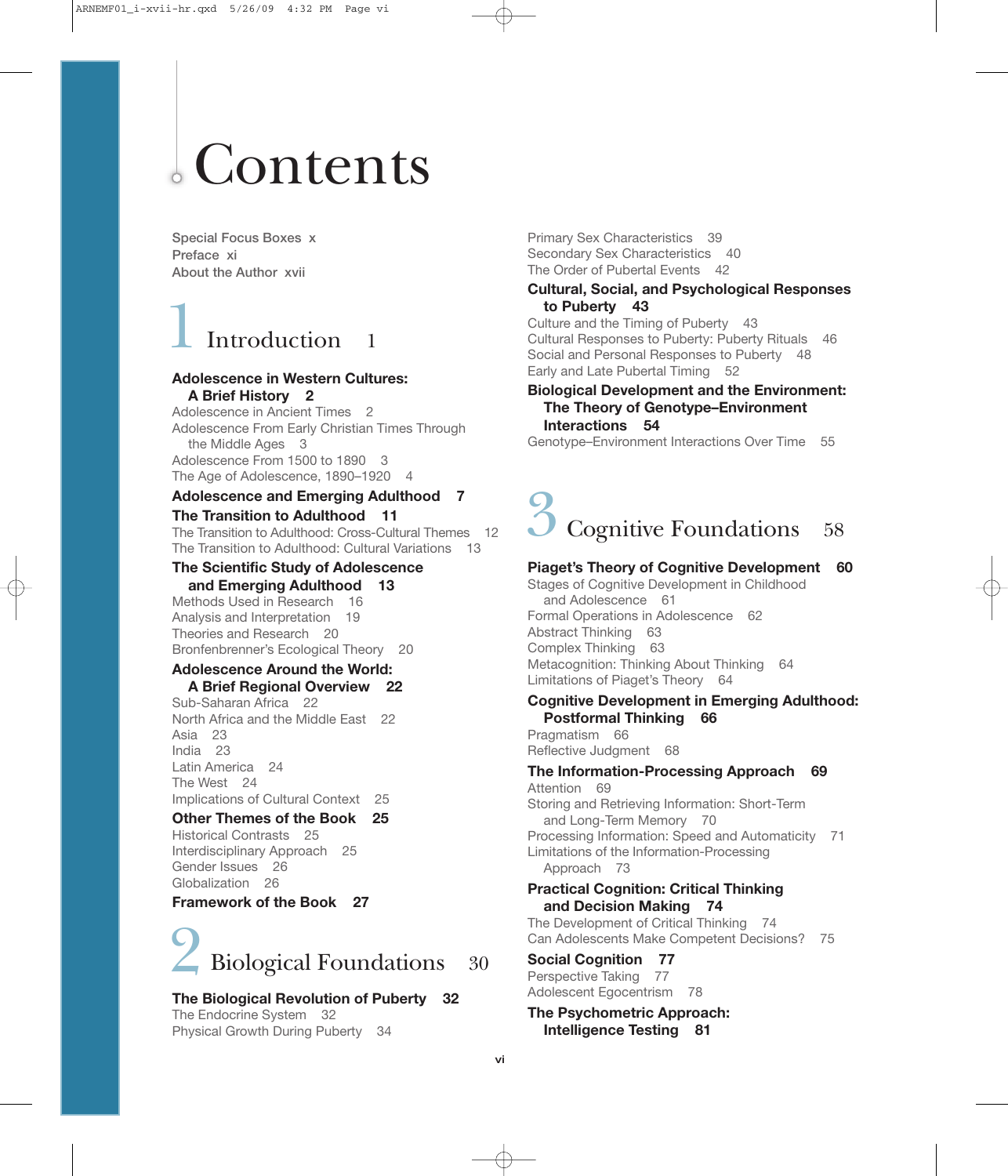The Stanford-Binet and Wechsler Intelligence Tests 81

Intelligence Tests and Adolescent Development 83 Other Conceptions of Intelligence: The Theory of Multiple Intelligences 84

#### **Brain Development in Adolescence 85 Culture and Cognitive Development 87**

Cultural Beliefs 92 4

**What Are Cultural Beliefs? 93 Cultural Beliefs and Socialization 95** Cultural Values: Individualism and Collectivism 96 Broad and Narrow Socialization 97 Sources of Socialization 98 An Example of Socialization for Cultural Beliefs 98 Socialization for Cultural Beliefs in the West 100

#### **Cultural Beliefs and the Custom Complex 101**

**Cultural Beliefs in Multicultural Societies 102** When East Meets West: Chinese Adolescents

in Australia and the United States 104

**Religious Beliefs 105** Religious Beliefs and Cognitive Development 108

**Cultural Beliefs and Moral Development 109** Piaget's Theory 109 Kohlberg's Theory 110

#### Critiques of Kohlberg 112 **Political Beliefs 115** Political Ideas as Cultural Beliefs 117

Emerging Adults' Political Involvement 117

## Gender 120 5

#### **Adolescents and Gender in Traditional Cultures 121**

From Girl to Woman 122 From Boy to Man 123

#### **Adolescents and Gender in American History 126**

From Girl to Woman 126 From Boy to Man 128

#### **Socialization and Gender in the West 129**

The Gender Intensification Hypothesis 129 Cultural Beliefs About Gender 130 Gender Socialization: Family, Peers, and School 130 Media and Gender 131 Gender Socialization as a Source of Problems 132 Cognition and Gender 133

Masculinity, Femininity, and Androgyny 135 Gender Roles in American Minority Groups 138 Gender Stereotypes in Emerging Adulthood 139 The Persistence of Beliefs About Gender Differences 140

#### **Gender and Globalization 141**

The Self 146 6

#### **Culture and the Self 148**

**Self-Conceptions 148** More Abstract 148

#### More Complex 149 **Self-Esteem 150**

Self-Esteem From Preadolescence Through Adolescence 151 Different Aspects of Self-Esteem 151 Self-Esteem and Physical Appearance 152 Causes and Effects of Self-Esteem 154 Self-Esteem in Emerging Adulthood 155

#### **The Emotional Self 155**

Gender and the Emotional Self: Do Adolescent Girls Lose Their "Voice"? 156

#### **Identity 158**

Erikson's Theory 159 Research on Identity 161 Critiques and Elaborations of Identity Theory and Research 163 Ethnic Identity 165 Identity and Globalization 167 **The Self, Alone 170**

## Family Relationships 174 7

#### **The Adolescent in the Family System 176**

Parents' Development During Midlife 176 Sibling Relationships 178 Extended Family Relationships 181

#### **Parenting Styles 182**

Parenting Styles as Custom Complexes 183 The Effects of Parenting Styles on Adolescents 183 A More Complex Picture of Parenting Effects 184 Parenting in Other Cultures 185

#### **Attachments to Parents 188**

**Parent-Adolescent Conflict 190** Sources of Conflict With Parents 192 Culture and Conflict With Parents 193

**Emerging Adults' Relationships With Parents 194**

CONTENTS vii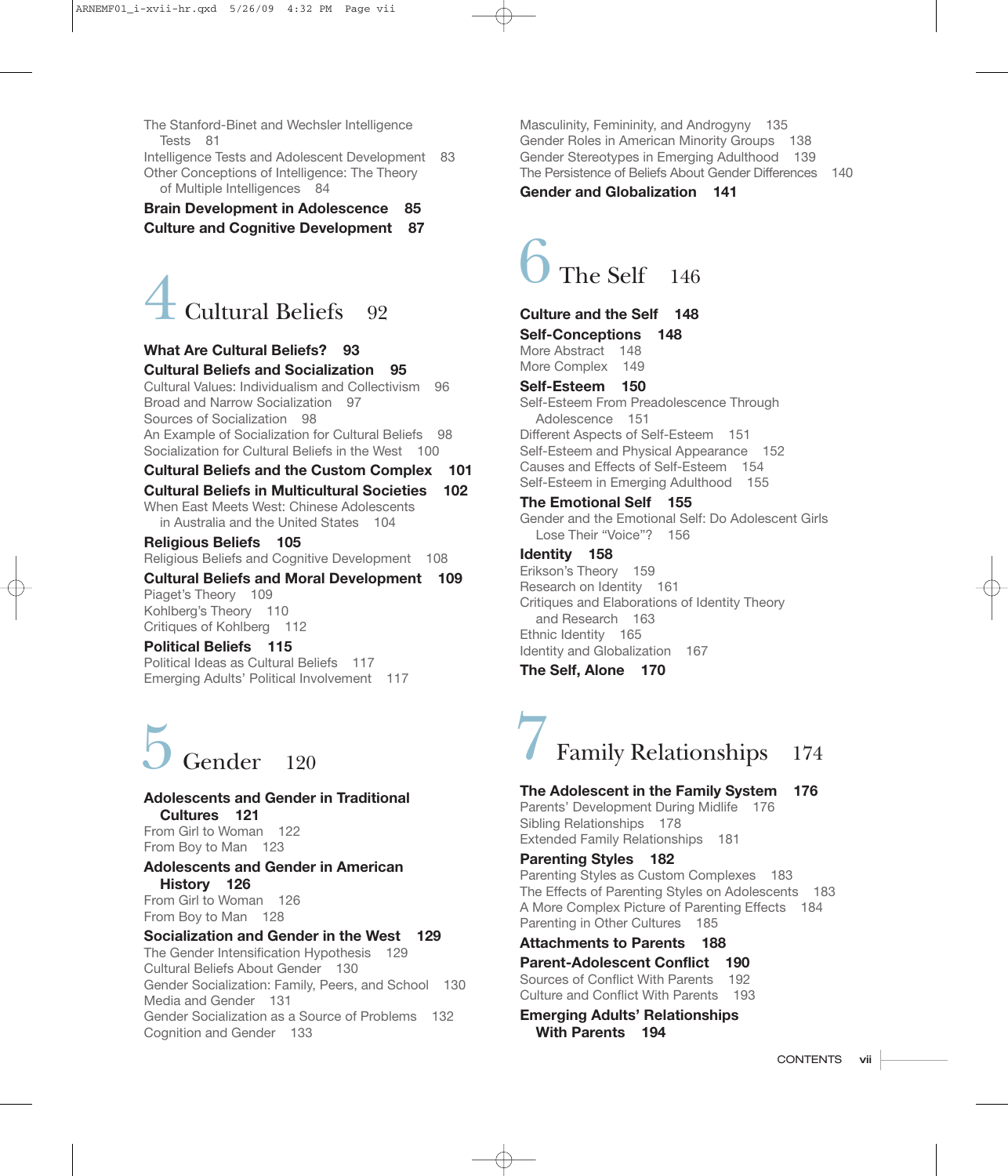**Historical Change and the Family 196** Patterns Over Two Centuries 196 The Past 50 Years 197

**Effects of Divorce, Remarriage, Single Parenthood, and Dual-Earner Families 200** Divorce 200 Remarriage 202 Single Parenthood 203 Dual-Earner Families 204

**Physical and Sexual Abuse in the Family 204**

Physical Abuse 205 Sexual Abuse 205

**Leaving Early: Runaways and "Street Children" 206**

Running Away From Home 206 "Street Children" Around the World 206



#### **Peers and Friends 211**

**Family and Friends 212** Emotional States With Friends: Higher Highs, Lower Lows 214

Family and Friends in Traditional Cultures 214

**Developmental Changes in Friendships 215** Intimacy in Adolescent and Emerging Adult

Friendships 215

Intimacy and Adolescent Development 217

#### **Choosing Friends 218**

**Friends' Influence and Peer Pressure 219** Friends' Influence: Risk Behavior 220

Friends' Influence: Support and Nurturance 221

#### **Friends and Leisure Activities in Emerging Adulthood 222**

#### **Cliques and Crowds 223**

Sarcasm and Ridicule in Cliques 224 Relational Aggression 225 Developmental Changes in Crowds 225 Changes in Clique and Crowd Composition During Adolescence and Emerging Adulthood 229

#### **Popularity and Unpopularity 230**

The Importance of Social Skills 230 Social Skills and Social Cognition 231 The Continuity of Popularity and Unpopularity 231 Interventions for Unpopularity 232 Bullying 232

#### **Youth Culture 233**

Technological Change and the Power of Youth Culture 237

## Love and Sexuality 240 9

#### **Love 241**

The Changing Forms of Adolescent Love 241 The Developmental Course of Adolescent Love 242 Sternberg's Theory of Love 245 Adolescent Passion in Non-Western Cultures 247 Falling in Love 248 When Love Goes Bad: Breaking Up 250 Choosing a Marriage Partner 251 Arranged Marriages 252 Cohabitation 253

#### **Sexuality 254**

Rates of Adolescent Sexual Activity 254 Pornography 257 Cultural Beliefs and Adolescent Sexuality 257 Gender and the Meanings of Sex 260 Characteristics of Sexually Active Adolescents 261 Sexual Harassment and Date Rape 262 Gay, Lesbian, and Bisexual Adolescents 263 Contraceptive Use and Nonuse 265 Pregnancy, Parenthood, and Abortion in Adolescence 267 Sexuality in Emerging Adulthood 269 Sexually Transmitted Diseases 270 Sex Education 273

## School 276 10

#### **The Rise of Schooling for Adolescents 278**

Changes in Schooling for Adolescents 279 Secondary Education Around the World 281 International Comparisons 284

#### **What Works? The Characteristics of Effective Schools 284**

Does Size Matter? 284 Junior High, Middle School, or Neither? 285 Improving the School Experience of Adolescents 286 School Climate 288

#### **Engagement and Achievement in High School: Beyond the Classroom 289**

Family Environments and School 289 Peers, Friends, and School 292 Work, Leisure, and School 292 Cultural Beliefs and School 294

#### **Academic Achievement in High School: Individual Differences 294**

Ethnic Differences 294 Gender Differences 296 Extremes of Achievement 297

viii CONTENTS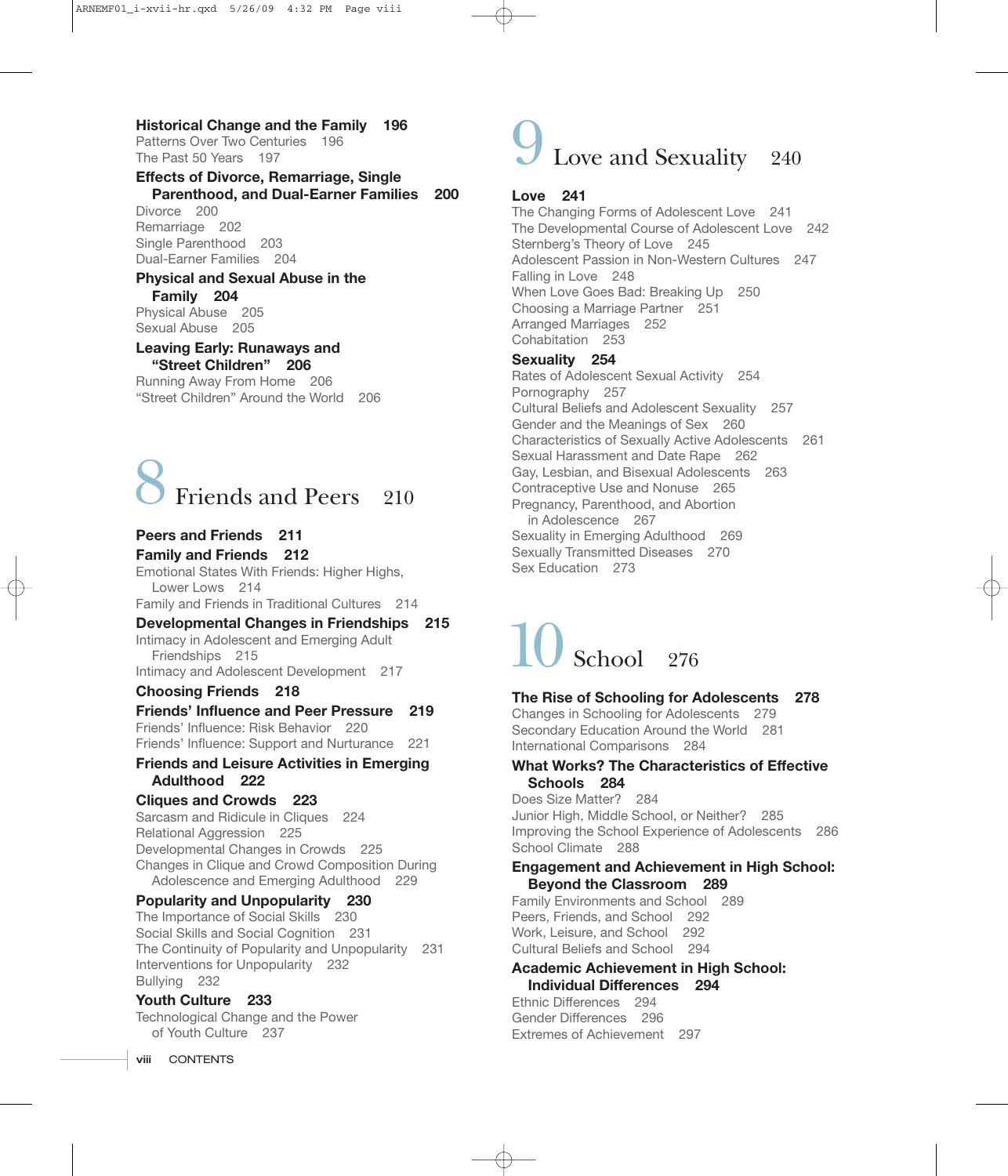#### **Education in Emerging Adulthood: College and University 301**

Characteristics of College Students 302 Educational Success in College 303 Students' College Learning Experiences 304

Work 308 11

#### **Adolescent Work in Traditional Cultures 310**

Hunting, Fishing, and Gathering 310 Farming and Care of Domestic Animals 311 Child Care and Household Work 311 Globalization and Adolescent Work in Traditional Cultures 311

**The History of Adolescent Work in the West 313** Adolescent Work Before 1900 313 Adolescent Work in the 20th Century 314

#### **The Adolescent Workplace 316**

**Work and Adolescent Development 317** Work and Psychological Functioning 317 Work and Problem Behavior 317 The Case in Favor of Adolescent Work 319

#### **From School and Part-Time Work to a "Real Job" 320**

The Post–High School Transition to Work 320 School-to-Work Programs in the United States 321 Apprenticeships in Western Europe 322

#### **Occupational Choice 323**

The Development of Occupational Goals 324 Influences on Occupational Goals 326

#### **Work in Emerging Adulthood 328 Unemployment 329**

#### **Volunteer Work—Community Service 330**

Community Service and Adolescent Development 331 Community Service in Emerging Adulthood 332



**Media and Young People's Development 338 Theories of Media Influence 338**

#### **Five Uses 340**

Entertainment 340 Identity Formation 340 High Sensation 341 Coping 341 Youth Culture Identification 341

**Media and Adolescent Socialization 343** Media and Other Sources of Socialization 343

#### **Controversial Media 345**

Television and Aggressiveness 345 Computer Games and Aggressiveness 347 Television and Movies and Sex 348 Sex and Violence on Music Television 349 Controversial Music: Rap and Heavy Metal 349 Controversial Advertising: The Marlboro Man and Friends 353

#### **New Media 354**

The Internet 355 New Internet Forms 356 Mobile Phones and Text Messaging 357

**Media and Globalization 358**

#### Problems and Resilience 362 13

#### **Two Types of Problems 363**

**Externalizing Problems 364** Risky Automobile Driving 364 Substance Use 367 Delinquency and Crime 371 Factors Involved in Risk Behavior 375

#### **Internalizing Problems 382** Depression 382

Eating Disorders 387 **Resilience 390**

**Glossary 394 References 406 Credits 458 Name Index 460 Subject Index 472**

CONTENTS ix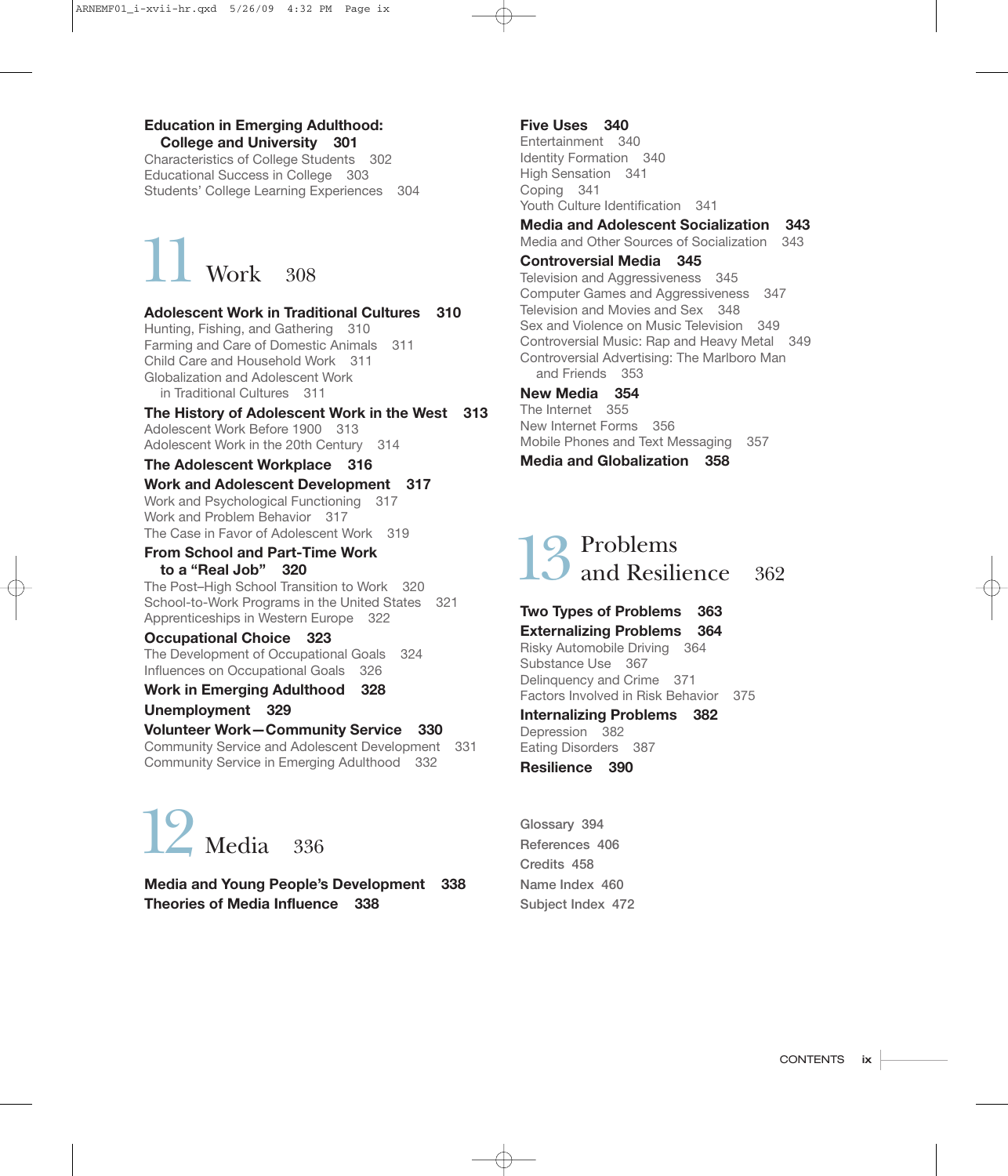# Special Focus Boxes

## CULTURE FOCUS

| Moroccan Conceptions of Adolescence | 15  | Young People and Their Families in India    | 186 |
|-------------------------------------|-----|---------------------------------------------|-----|
| Coming of Age in Samoa              | 47  | Interethnic Friendships Among British Girls | 219 |
| Formal Operations Among the Inuit   | 67  | Young People's Sexuality in the Netherlands | 259 |
| The Bar and Bat Mitzvah             | 94  | Japanese High Schools and Colleges          | 286 |
| Male and Female Circumcision in     |     | Germany's Apprenticeship Program            | 325 |
| Adolescence                         | 124 | "Teenagers" in Kathmandu, Nepal             | 359 |
| The Native American Self            | 168 | The Young Men of Truk Island                | 374 |
|                                     |     |                                             |     |



| The "Storm and Stress" Debate                     | 10  |
|---------------------------------------------------|-----|
| Menarche as a Taboo Topic                         | 51  |
| Gender and Cognitive Development in               |     |
| Emerging Adulthood                                | 72  |
| The Origin of the Boy Scouts and Girl Scouts      | 102 |
| The Women's Movement of the 1960s                 |     |
| Young Man Luther                                  |     |
| Adolescents' Family Lives in the Great Depression | 198 |
|                                                   |     |

| The "Roaring Twenties" and the Rise of       |     |
|----------------------------------------------|-----|
| <b>Youth Culture</b>                         | 234 |
| The Birth of Dating                          | 244 |
| <b>Higher Education and Cultural Beliefs</b> | 280 |
| Work Among British Adolescents in            |     |
| the 19th Century                             | 314 |
| <b>Elvis the Pelvis</b>                      | 350 |
| From Fasting Saints to Anorexic Girls        | 388 |
|                                              |     |

## RESEARCH FOCUS

| The "Monitoring the Future" Study                      |     | Participant Observation of Adolescent Crowds   | 228 |
|--------------------------------------------------------|-----|------------------------------------------------|-----|
| Tanner's Longitudinal Research on Pubertal Development | -44 | Sex, Lies, and Methodology                     | 256 |
| The Wechsler IQ Tests                                  | 82  | Two Approaches to Research on Adolescents'     |     |
| Religious Practices and Social Desirability            | 107 | <b>School Experiences</b>                      | 290 |
| Meta-Analyses of Gender Differences                    | 142 | A Longitudinal Study of Adolescents and Work   | 318 |
| Harter's Self-Perception Profile for Adolescents       | 153 | Media Use in Adolescents' Bedrooms             | 342 |
| The Daily Rhythms of Adolescents' Family Lives         | 178 | The Gluecks' Longitudinal Study of Delinquency | 381 |
|                                                        |     |                                                |     |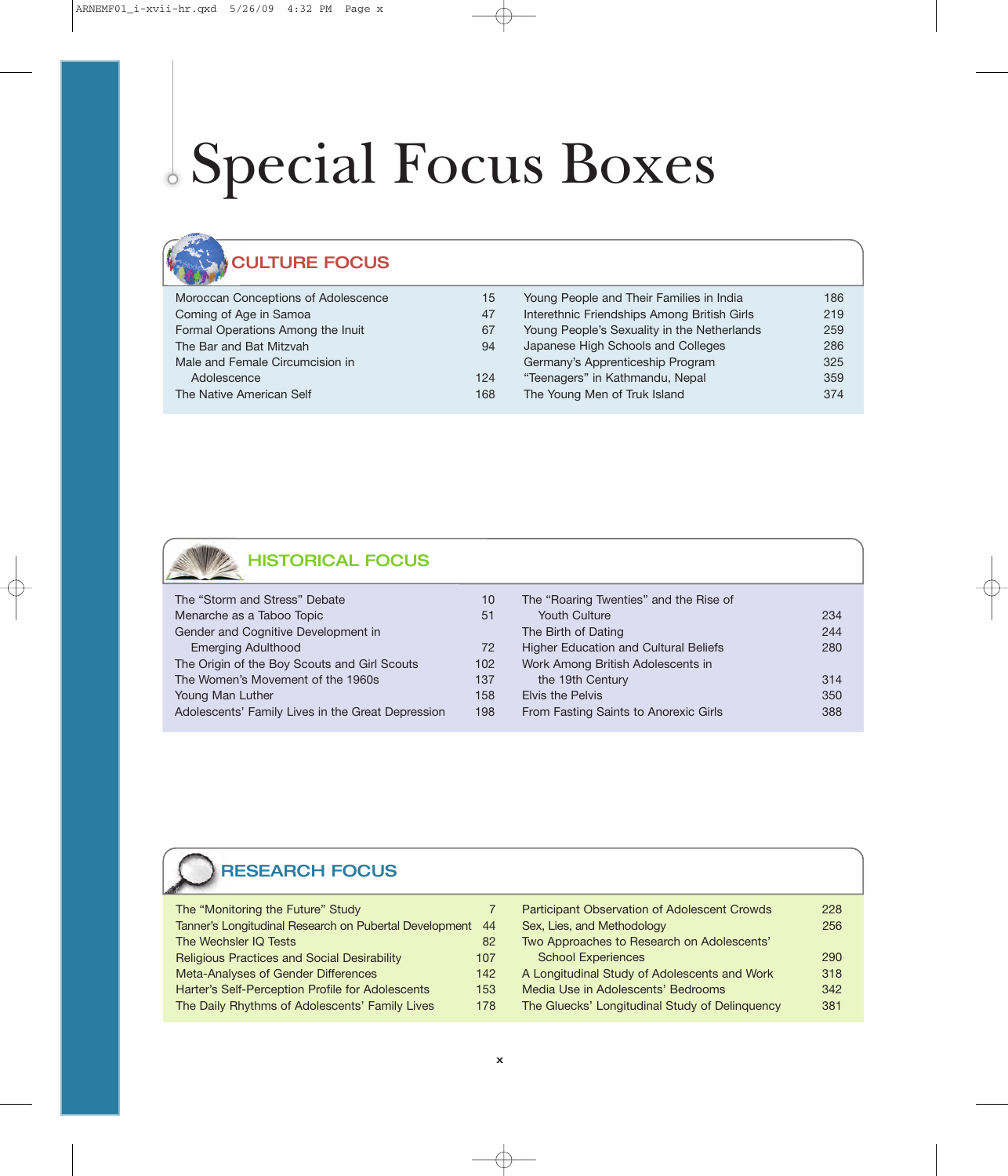# Preface

#### **New to the Fourth Edition**

I am delighted that with this edition of *Adolescence and Emerging Adulthood* we have added an online component called *MyDevelopmentLab* (visit www.pearsonhighered.com or ask your Pearson publishing representative for access information). This website contains terrific video material to illustrate topics such as ethnic identity and eating disorders. In addition, the website contains the following pedagogical materials:

- **• chapter learning objectives** to help students focus on key concepts.
- **• online quizzes** that include instant scoring and coaching responses.
- **• web links** specific to each chapter that provide a valuable source of supplemental materials for learning and research.
- **• built-in gradebook** that gives students the ability to forward essay responses and graded quizzes to their instructors.
- **• an extensive faculty module** that includes PowerPoint slides, presentation graphics, and lecture ideas and activities.

This is the first edition of the book to include *My Development Lab*, and we will be continuing to develop it in future editions.

Another major change in this edition was that I eliminated Chapter 14. In the first three editions of the book, there was a brief Chapter 14 entitled "Adolescence and Emerging Adulthood in the 21st Century" that provided a summary of the cultural background and experiences of adolescents in different regions of the world. In this edition I decided this material would be better placed in Chapter 1 as a way of giving students a broad cultural perspective for the chapters that follow.

In reviews and responses to the first three editions of this book, instructors and reviewers have consistently mentioned three key strengths: (1) the cultural approach; (2) the inclusion of emerging adulthood along with adolescence; and (3) the quality of the writing. I have sought to enhance those strengths in the fourth edition. Research on adolescence around the world is growing, so there is even more cultural information than before. Recently I served as Editor-in-Chief of the two-volume *International Encyclopedia of Adolescence*, which appeared in 2007 and contained chapters from nearly 100 countries around the world. This position made it possible for me to enhance the cultural content of the textbook as never before, with new material from Africa, Asia, Europe, and the Americas. Every chapter in the fourth edition includes new material, from the encyclopedia and other sources, that will enhance students' understanding of cultural similarities and differences and how the development of adolescents and emerging adults is influenced by the culture they live in.

Encouraged by the response to the material on emerging adulthood in the first three editions, I have continued to expand it in the fourth edition. Exciting developments in theory and research are taking place in this area, as more and more scholars recognize its importance and turn their attention to it, and I have sought to reflect those developments in this edition. Every chapter includes the latest, most up-to-date theory and research related to emerging adulthood. It has been gratifying to me to see how other textbooks have now incorporated theory and research on emerging adulthood, but as the originator of the idea I think it is not unreasonable for me to state that if you would like to have the most comprehensive and recent material on emerging adulthood in a textbook you will find it here.

As for the writing style, I have continued to strive to make the book not only highly informative but also lively and fun to read. The best textbooks achieve both these goals.

In addition to enhancing the aspects of the book that were so favorably received in the first three editions, I have made numerous changes, large and small, to each chapter. Hundreds of new citations from 2006–2009 have been added to this edition, incorporating the most recent findings in the field. Other changes have been made in response to comments and suggestions by instructors who reviewed the third edition. Still other changes were made on my own initiative, as I read the chapters before embarking on the fourth edition and made judgments about what should be added, changed, or deleted. For example, I added a section on bullying to the chapter on Friends and Peers, including information on "cyberbullying" through the Internet.

I have added new material to the fourth edition, but also deleted material that was in the third edition. There is an unfortunate tendency for textbooks to add additional material with each edition, so that eventually they become about as thick as the phone book (and just about as interesting to read). I have tried to head off that tendency early on by resolving with each edition to make judicious cuts for each addition I make. I hope this approach will continue to make the textbook both up-to-date and enjoyable to read.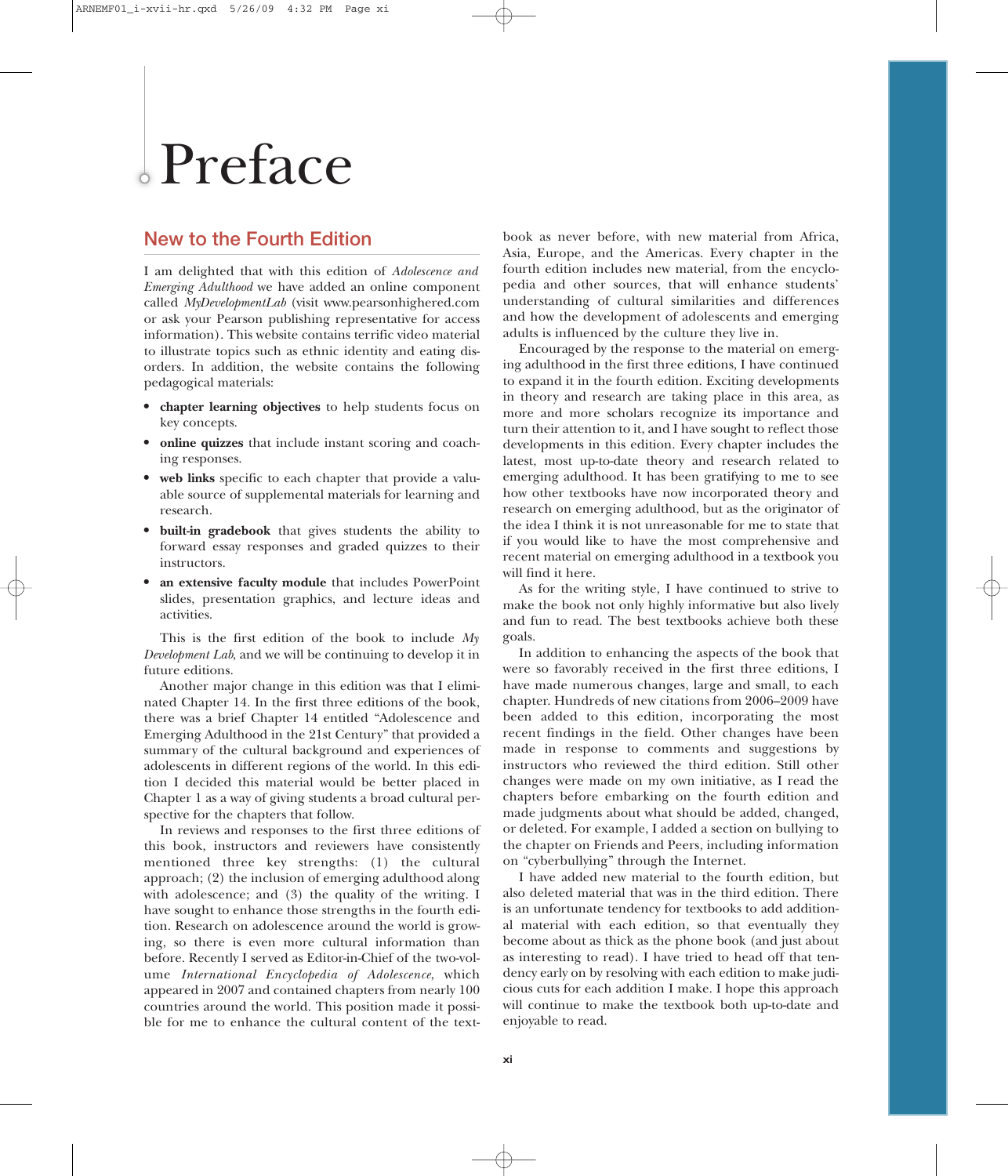#### **Distinctive Features of This Book**

Adolescence is a fascinating time of life, and for most instructors it is an enjoyable topic to teach. For many students taking the course, it is the time of life they have just completed or are now passing through. Learning about development during this period is for them a journey of self-discovery, in part. Students who are beyond this period often enjoy reflecting back on who they were then, and they come away with a new understanding of their past and present selves. What students learn from a course on adolescence sometimes confirms their own intuitions and experiences, and sometimes contradicts or expands what they thought they knew. When it works well, a course on adolescence can change not only how students understand themselves, but how they understand others and how they think about the world around them. For instructors, the possibility the course offers for students' growth of understanding is often stimulating. My goal in writing this textbook has been to make it a book that will assist instructors and students in making illuminating connections as they pursue an understanding of this dynamic and complex age period.

I wrote this book with the intention of presenting a fresh conception of adolescence, a conception reflecting what I believe to be the most promising and exciting new currents in the field. There are four essential features of the conception that guided this book: (1) a focus on the cultural basis of development; (2) an extension of the age period covered to include "emerging adulthood" (roughly ages 18 to 25) as well as adolescence; (3) an emphasis on historical context; and (4) an interdisciplinary approach to theories and research. All of these features distinguish this textbook from other textbooks on adolescence.

#### **The Cultural Approach**

In teaching courses on adolescence, from large lecture classes to small seminars, I have always brought into the classroom a considerable amount of research from other cultures. I am trained mainly as a developmental psychologist, a field that has traditionally emphasized universal patterns of development rather than cultural context. However, my education also included three years as a postdoctoral student at the Committee on Human Development at the University of Chicago, and the program there emphasized anthropology, which places culture first and foremost. Learning to take a cultural approach to development greatly expanded and deepened my own understanding of adolescence, and I have seen the cultural approach work this way for my students as well. Through an awareness of the diversity of cultural practices, customs, and beliefs about adolescence, we expand our conception of the range of developmental possibilities. We also gain a greater understanding of adolescent development in our own culture, by learning to see it as only one of many possible paths.

Taking a cultural approach to development means infusing discussion of every aspect of development with a cultural perspective. I present the essentials of the cultural approach in the first chapter, and it then serves as a theme that runs through every chapter. Each chapter also includes a *Cultural Focus* box in which an aspect of development in a specific culture is explored in-depth—for example, male and female circumcision in north Africa, adolescents' family relationships in India, and young people's sexuality in the Netherlands.

My hope is that students will learn not only that adolescent development can be different depending on the culture, but how to *think culturally*—that is, how to analyze all aspects of adolescent development for their cultural basis. This includes learning how to critique research for the extent to which it does or does not take the cultural basis of development into account. I provide this kind of critique at numerous points throughout the book, with the intent that students will learn how to do it themselves by the time they reach the end.

#### **Emerging Adulthood**

Not only is adolescence an inherently fascinating period of life, but we are currently in an especially interesting historical moment with respect to this period. Adolescence in our time begins far earlier than it did a century ago, because puberty begins for most people in industrialized countries at a much earlier age, due to advances in nutrition and health care. Yet, if we measure the end of adolescence in terms of taking on adult roles such as marriage, parenthood, and stable full-time work, adolescence also ends much later than it has in the past, because these transitions are now postponed for many people into at least the mid-20s.

My own research over the past decade has focused on development among young people from their late teens through their mid-20s in the United States and Europe. I have concluded, on the basis of this research, that this period is not really adolescence, but it is not really adulthood either, not even "young adulthood." In my view, the transition to adulthood has become so prolonged that it constitutes a separate period of the life course in industrialized societies, lasting about as long as adolescence. This view is now widely held by other scholars as well.

Thus, a second distinguishing feature of the conception guiding this textbook is that the age period covered includes not only adolescence (ages 10–18) but also "emerging adulthood," extending from (roughly) ages 18 to 25. In theoretical papers, research papers, and two books, I have presented a theory of emerging adulthood, conceptualizing it as the age of identity explorations, the age of instability, the self-focused age, the age of feeling inbetween, and the age of possibilities. I describe this theory in some detail in the first chapter, and use it as the framework for discussing emerging adulthood in the chapters that follow. This is mainly a textbook on adolescence, and in any case there is not as much research on emerging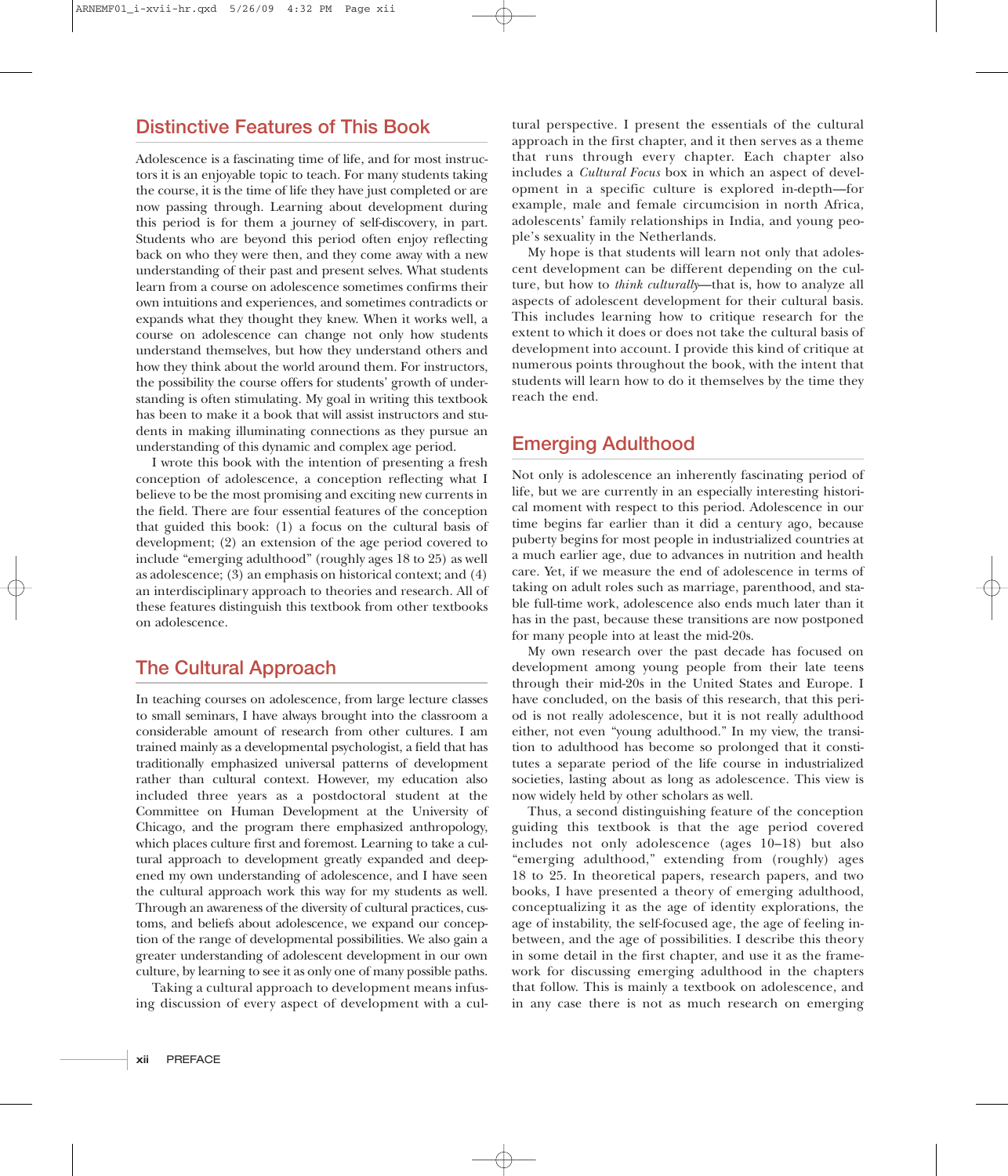adulthood as there is on adolescence, so the balance of material in each chapter is tilted quite strongly toward adolescence. However, each chapter contains material that pertains to emerging adulthood.

#### **The Historical Context**

Given the differences between adolescence now and adolescence in the past, knowledge of the historical context of development is crucial to a complete understanding of this age period. Students will have a richer understanding of adolescent development if they are able to contrast the lives of young people in the present with the lives of young people in other times. Toward this end, I provide historical material in each chapter. Furthermore, each chapter contains a *Historical Focus* box that describes some aspect of young people's development during a specific historical period—for example, adolescents' family lives during the Great Depression, the "Roaring Twenties" and the rise of youth culture, and work among British adolescents in the 19th century.

An emphasis on the historical context of development is perhaps especially important now, with the accelerating pace of cultural change that has taken place around the world in recent decades due to the influence of globalization. Especially in economically developing countries, the pace of change in recent decades has been dramatic, and young people often find themselves growing up in a culture that is much different than the one their parents grew up in. Globalization is a pervasive influence on the lives of young people today, in ways both promising and troubling, and for this reason I have made it one of the unifying themes of the book.

#### **An Interdisciplinary Approach**

The cultural approach and the emphasis on historical context are related to a fourth distinguishing feature of the conception offered in this book, the interdisciplinary approach to theories and research. Psychology is of course represented abundantly, because this is the discipline in which most research on adolescent development takes place. However, I also integrate materials from a wide range of other fields. Much of the theory and research that is the basis for a cultural understanding of adolescence comes from anthropology, so anthropological studies are strongly represented. Students often find this material fascinating, because it challenges effectively their assumptions about what they expect adolescence to be like. Interesting and important cultural material on adolescence also comes from sociology, especially with respect to European and Asian societies, and these studies find a place here. The field of history is notably represented, for providing the historical perspective discussed above. Other disciplines used for material include education, psychiatry, medicine, and family studies.

The integration of materials across disciplines means drawing on a variety of research methods. The reader will find many different research methods represented here, from questionnaires and interviews to ethnographic research to biological measurements. Each chapter contains a *Research Focus* box, in which the methods used in a specific study are described.

#### **Chapter Topics**

My goal of presenting a fresh conception of young people's development has resulted in chapters on topics not as strongly represented in most other textbooks. Most textbooks have a discussion of moral development, but this textbook has a chapter on cultural beliefs, including moral development, religious beliefs, political beliefs, and a discussion of individualistic and collectivistic beliefs in various cultures. The chapter on cultural beliefs provides a good basis for a cultural understanding of adolescent development, because it emphasizes how cultural beliefs shape the socialization that takes place in every other context of development, from family to schools to media.

Most textbooks include a discussion of gender issues at various points, and some include a separate chapter on gender, but in this textbook there is a chapter on gender that focuses on cultural variations and historical changes in gender roles, in addition to discussions of gender issues in other chapters. Gender is a fundamental aspect of social life in every culture, and the vivid examples of gender roles and expectations in non-Western cultures should help students to become more aware of how gender acts as a defining framework for young people's development in their own culture as well.

This textbook also has an entire chapter on work, which is central to the lives of adolescents in developing countries because a high proportion of them are not in school. The work chapter includes extensive discussion of the dangerous and unhealthy work conditions often experienced by adolescents in developing countries as their economies enter the global economy. In industrialized societies, the transition from school to work is an important part of emerging adulthood for most people, and that transition receives special attention in this chapter.

An entire chapter on media is included, with sections on television, music, movies, cigarette advertising, computer games and the Internet, and a new section in the fourth edition on social-networking websites such as Facebook and MySpace. Media are a prominent part of young people's lives in most societies today, but this is a topic that receives surprisingly little attention in most other textbooks. In fact, my textbook is the only major textbook on adolescence to include an entire chapter on media. This neglect is puzzling, given that adolescents in industrialized societies spend more time daily using media than they spend in school, with family, or with friends. I find young people's media uses to be not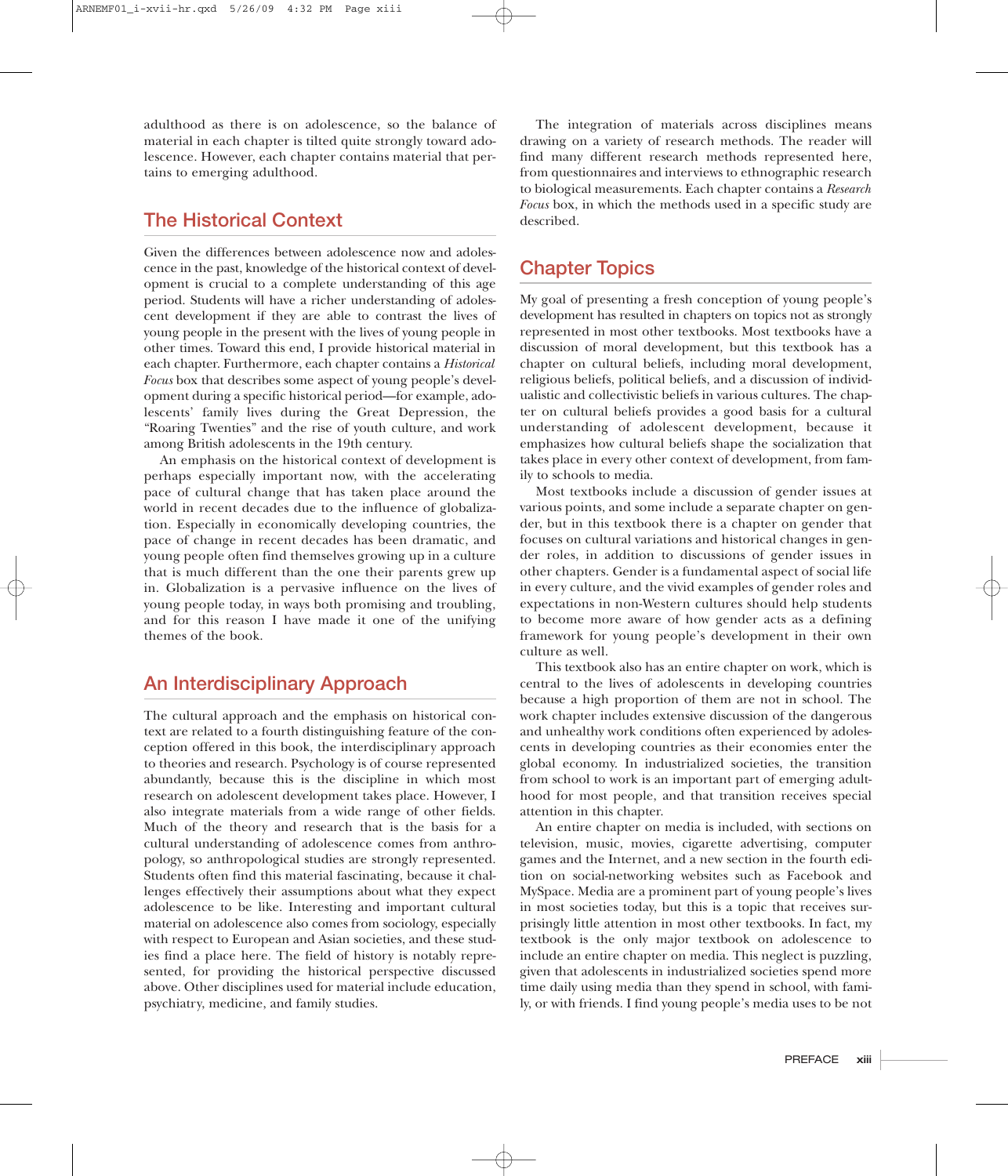only an essential topic but a perpetually fascinating one, and students today almost invariably share this fascination, since they have grown up immersed in a media environment.

One chapter found in most other textbooks but not this one is a chapter on theories. In my view, having a separate chapter on theories gives students a misleading impression of the purpose and function of theories in the scientific enterprise. Theories and research are intrinsically related, with good theories inspiring research and good research leading to changes and innovations in theories. Presenting theories separately turns theory chapters into a kind of Theory Museum, separate and sealed off from research. Instead, I present theoretical material throughout the book, in relation to the research the theory has been based on and has inspired.

Each chapter contains a number of *Thinking Critically* questions. Critical thinking has become a popular term in academic circles and it has been subject to a variety of definitions, so I should explain how I used the term here. The purpose of the critical thinking questions is to inspire students to attain a higher level of analysis and reflection about the ideas and information in the chapters than they would be likely to reach simply by reading the chapter. With the critical thinking questions I seek to encourage students to connect ideas across chapters, to consider hypothetical questions, and to apply the chapter materials to their own lives. Often, the questions have no "right answer." Although they are mainly intended to assist students in attaining a high level of thinking as they read, instructors have told me that the questions also serve as lively material for class discussions or writing assignments.

#### **Acknowledgments**

Preparing a textbook is an enormous enterprise that involves a wide network of people, and I have many people to thank for their contributions. Becky Pascal, my original editor at Addison–Wesley, was the one who recruited me to write the book, and her excitement over my new ideas for a textbook helped persuade me to take on the project. Jeff Marshall, the current Pearson editor of the book, and Susan Hartman, Editor-in-Chief of Psychology, have provided welcome support for the book in this edition with the addition of *My Development Lab*.

The reviewers of the first three editions of the book were indispensable for the many comments and suggestions for improvement they provided. I would like to thank:

Denise M. Arehart, *University of Colorado–Denver;* Belinda Blevins-Knabe, *University of Arkansas–Little Rock;* Tanecia Blue, *Texas Tech University;* Curtis W. Branch, *Columbia University;* Melissa M. Branch; *SUNY College of Brookport;* Christy Buchanan, *Wake Forest University;* Jane Brown, *University of North Carolina–Chapel Hill;* Stephen Burgess, *Southwestern Oklahoma State University;*

Laurie Chapin, *Colorado State University;* Gabriela Chavira, *CSUN;* Gary Creasey, *Illinois State University;* Elizabeth Daniels, *University of California–Los Angeles;* Gypsy M. Denzine, *Northern Arizona University;* Shavari Dixit, *San Jose State University;* Bonnie B. Dowdy, *Dickinson College;* Elaine Eshbaugh, *University of Northern Iowa;*  Shirley Feldman, *Stanford University;* Diane Fiebel, *Raymond Walters College;* Paul Florsheim, *University of Utah;* Suzanne Freedman, *University of Northern Iowa;*  Andrew Fuligni, *New York University;* Nancy Galambos, *University of Victoria;* Albert Gardner, *University of Maryland;* Sheryl Ginn, *Wingate University;* Rebecca Griffith, *College of the Sequoias;* Jessica Gomel, *California University–Fullerton;* Julia A. Graber, *Columbia University;* Malinda Hendricks Green, *University of Central Oklahoma;* William R. Holt, *University of Massachusetts–Dartmouth;* Virginia Gregg, *North Adams State College;* Susan Harter, *University of Denver;* Joyce A. Hemphill, *University of Wisconsin;* Daniel Houlihan, *Minnesota State University;* Sharon Page Howard, *University of Arkansas–Little Rock;* Karen G. Howe, *The College of New York;* Janis Jacobs, *Pennsylvania State University;* Patricia Jarvis, *Illinois State University;* Marianne Jones, *CSU–Fresno;* Joline N. Jones, *Worcester State College;* David Kinney, *Central Michigan University;* Steven Kirsh, *SUNY–Geneseo;* Martin Kokol, *Utah Valley State College;* Reed Larson, *University of Illinois;* Dawn Lewis, *Price George's Community College;* Jennifer Maggs, *Pennsylvania State University;* Joseph G. Marrone, *Siena College;* Terry Maul, *San Bernardino Valley College;* Jeylan Mortimer, *University of Minnesota;* Christian Mueller, *University of Memphis;* Gail Overbey, *Southeast Missouri State;* Merryl Patterson, *Austin Community College;* Daniel Perkins, *University of Florida;* Daniel Repinski, *SUNY–Geneseo;* Julio Rique, *Northern Illinois University;* Vicki Ritts, *St. Louis Community College--Meramec;* Richard Rodgerson, *University of Minnesota;* Kathleen M. Shanahan, *University of Massachusetts–Amherst;* Merry Sleigh-Ritzer, *George Mason University;* Andrew Smiller, *SUNY Oswego;* Maureen Smith, *San Jose State University;* Susan M. Sobel, *Middle Tennessee State University;* Shirley Theriot, *University of Texas Arlington;* Julie Thompson, *Duke University;* Lisa Turner, *University of South Alabama;*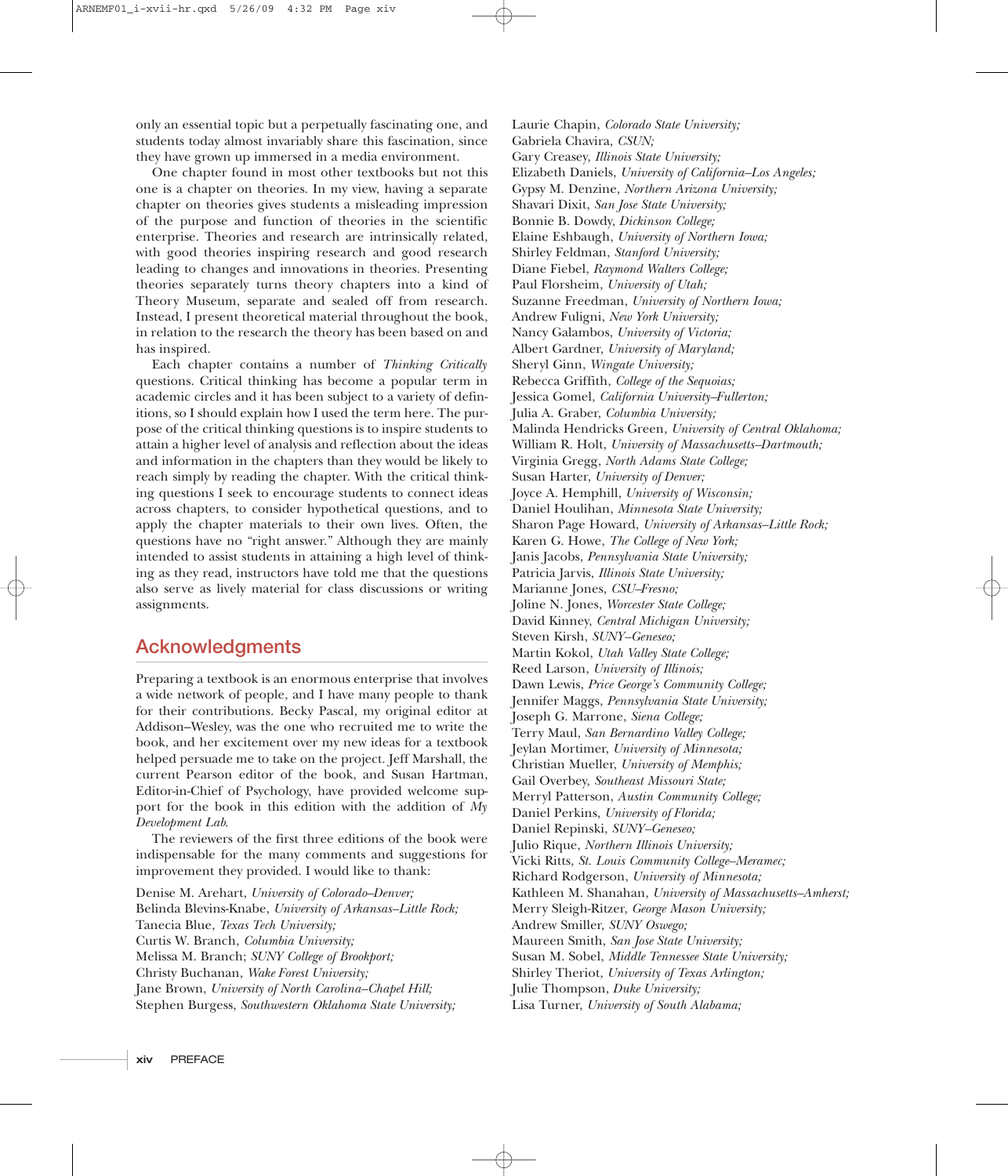Randy Vinzant, *Hinds Community College;* Naomi Wagner, *San Jose State University;* Niobe Way, *New York University;* Belinda Wholeben, *Rockford College;* Missi Wilkenfeld, *Texas A&M University;* Sandy Wurtele, *University of Colorado–Colorado Springs;* James Youniss, *Catholic University of America;* Joan Zook, *SUNY–Geneseo.* 

I am grateful for the time and care expended by these reviewers to give me detailed, well-informed reviews.

Finally, I wish to thank the many students and instructors who have contacted me since the publication of the first edition to tell me how they have responded to the textbook and

how it has shaped their thinking about human development. One of the reasons I wrote the textbook was that I love to teach, and it was attractive to think that instead of teaching a few dozen students a year I could assist instructors in teaching thousands of students a year. I hope students and instructors will continue to let me know their thoughts, not just about what I have done well but about how it can be done even better next time.

#### JEFFREY JENSEN ARNETT

*Department of Psychology Clark University*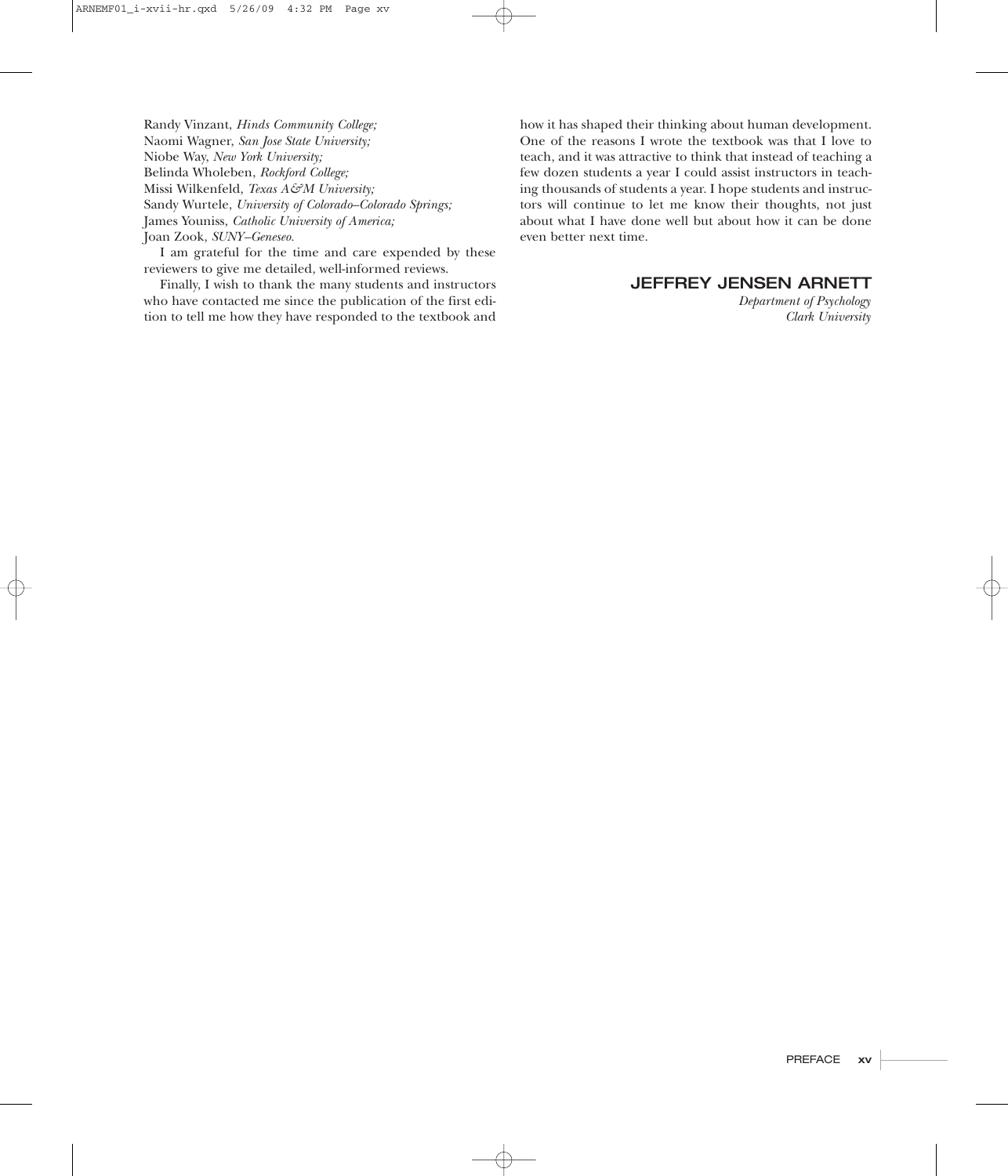ARNEMF01\_i-xvii-hr.qxd 5/26/09 4:32 PM Page xvi

 $\overline{\mathrm{D}}$ 

 $\bigoplus$ 

 $\overline{\bigoplus}$